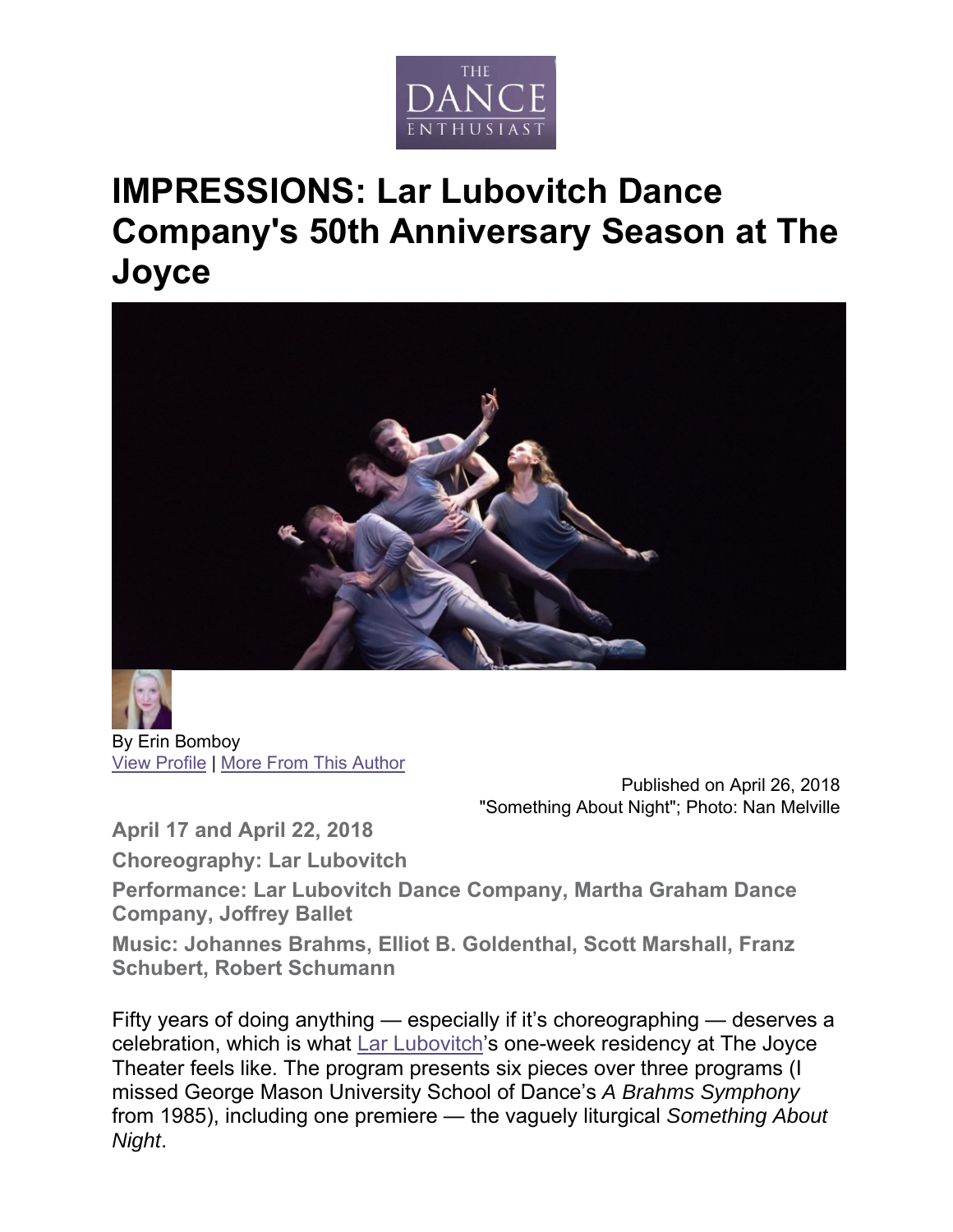Like any good party, this one shares the fun with friends. Martha Graham Dance Company spiritedly stamps and claps through the folk-accented *The Legend of Ten* (2010), and principals from the Joffrey Ballet offer nuance to selections from the melodramatic *Othello*, a work co-produced for American Ballet Theatre and San Francisco Ballet in 1997.



Lar Lubovitch Dance Company's Nicole Marie Corea and Tobin Del Cuore in *Something About Night*; Photo by Nan Melville

In addition to the real and symbolic back slapping that Lubovitch's 50<sup>th</sup>anniversary merits, the performances invite inquiry into his longevity. All the obvious elbow grease of making dances and raising dollars aside, how has he continued to attract an audience? One, I should add, that was vigorous in its appreciation at both shows I attended.

Lubovitch is an unashamed romantic who celebrates beauty as a virtue, even a necessity. He combines Byronic instincts with Balanchine sensibilities to form a stream-of-physical-conscious style that's painstakingly organized in space and time. This emotionalism as formalism relaxes ballet's rigidity and angularity into the curls and swirls of ovular port de bras and arcing stag leaps.

It's as pretty as it sounds, with steps dissolving in and out of each other, like watercolors bleeding together. Tableaux — often cresting on a diagonal form only to ebb into a zippy solo that flows into a cyclonic group scene. Beginnings are endings, and time is a circle of impulses that appear predestined.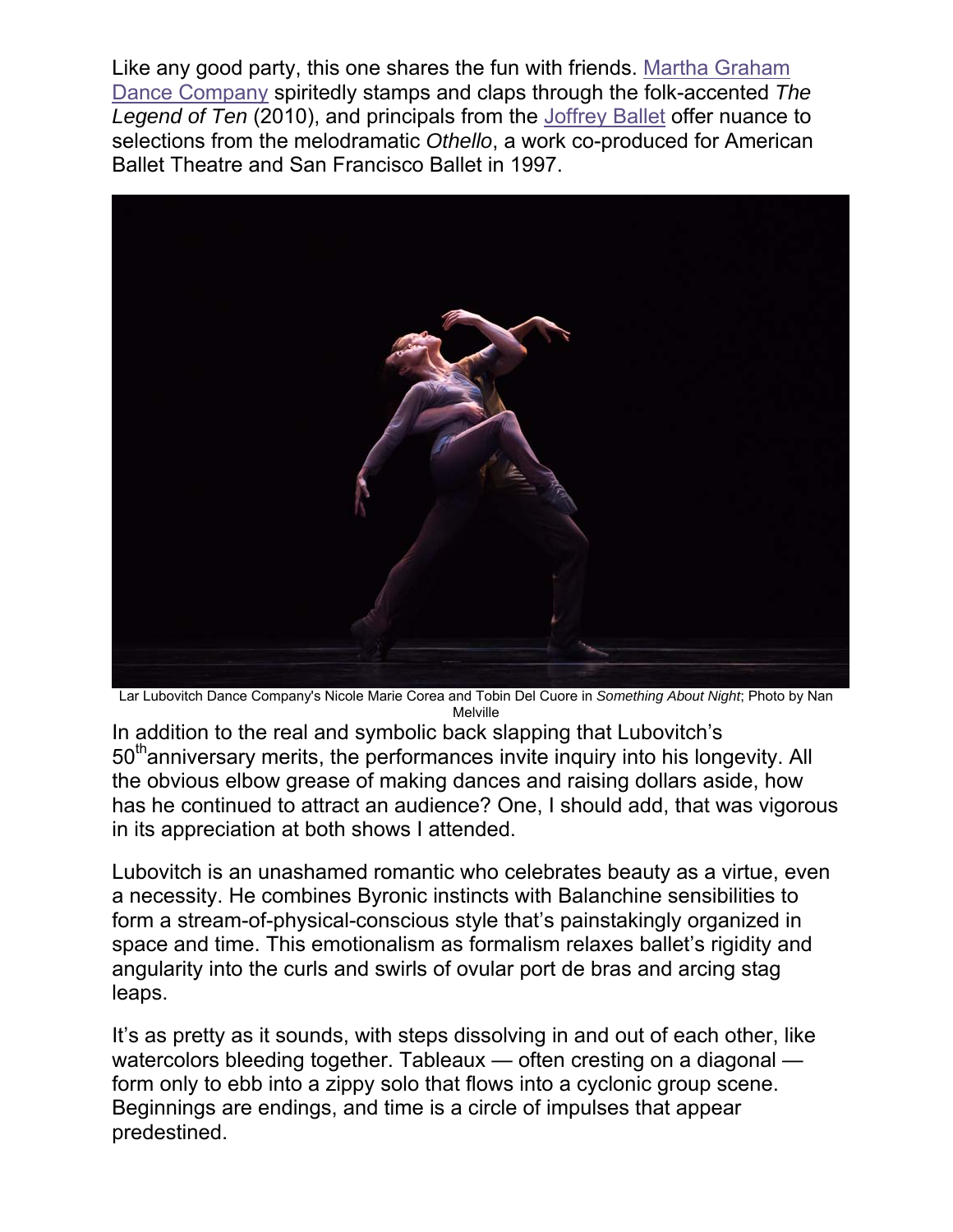

Lar Lubovitch Dance Company in *Something About Night*; Photo by Nan Melville

The grand scores accompanying the pieces showcase plenty of the old masters with Brahms represented twice and (Robert) Schumann and Schubert once. Even the modern compositions, like Scott Marshall's audio collage and original music for *Men's Stories: A Concerto in Ruin* (2000), throb with unrestrained pathos.

Lubovitch doesn't pussyfoot around the music, nor does he coast over it. Instead, he burrows his phrases deep into the notes and then lets them spurt up and out. This brushes up against music visualization, particularly in the sprightly male trio *Little Rhapsodies* (2007). Yet the slipstream of dancing chugs enough on its own trajectory to prevent any charges of Mickey Mousing the music.